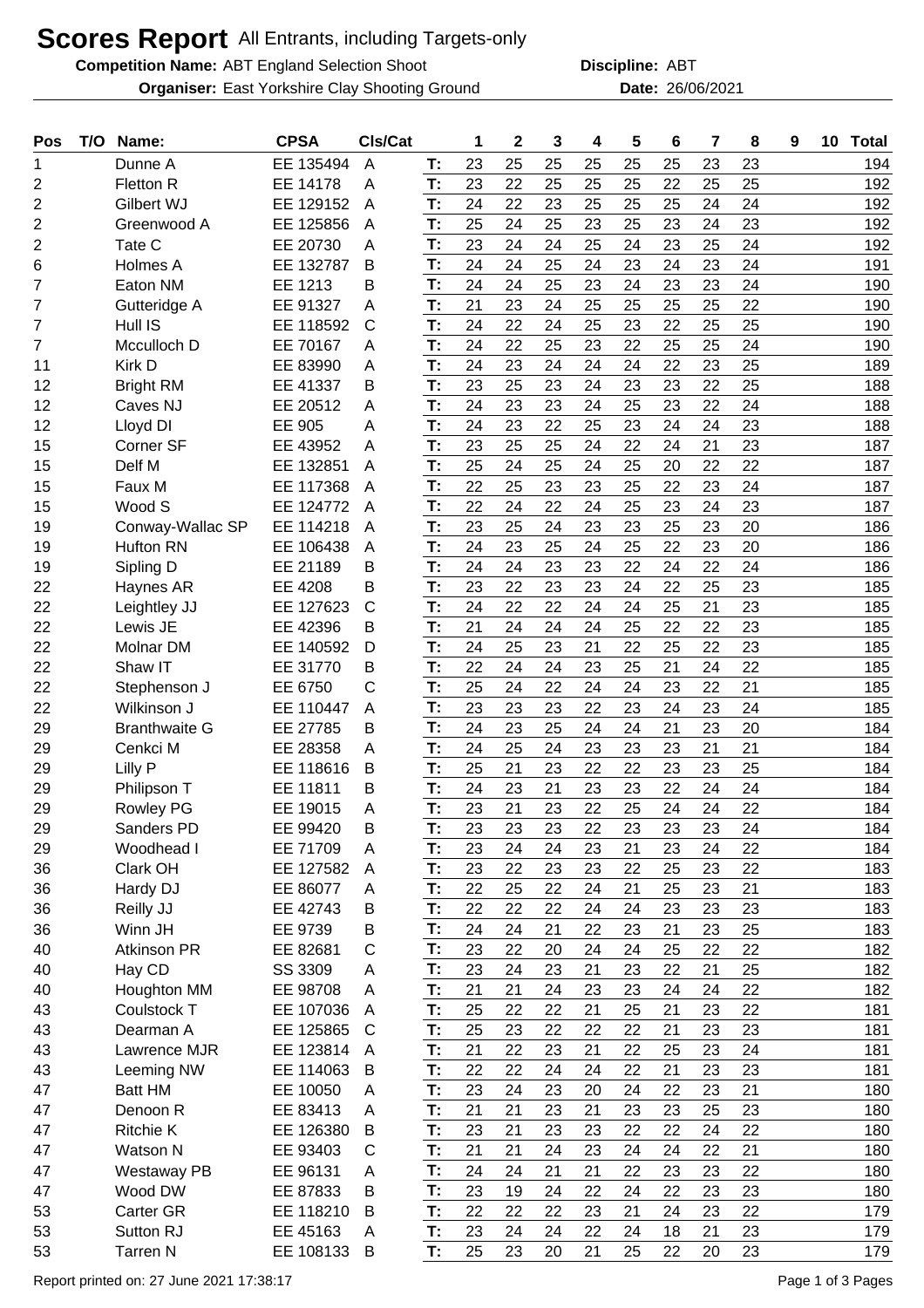## **Scores Report** All Entrants, including Targets-only

**Competition Name:** ABT England Selection Shoot **ABT Discipline:** ABT

**Organiser:** East Yorkshire Clay Shooting Ground **26/06/2021** Date: 26/06/2021

**Discipline:**

| Pos | T/O | Name:             | <b>CPSA</b>  | CIs/Cat      |    | 1  | $\mathbf 2$ | 3  | 4  | 5  | $6\phantom{1}6$ | 7  | 8  | 9 | 10 | <b>Total</b> |
|-----|-----|-------------------|--------------|--------------|----|----|-------------|----|----|----|-----------------|----|----|---|----|--------------|
| 56  |     | Chapman PA        | EE 22108     | $\mathsf{C}$ | T: | 25 | 18          | 22 | 23 | 23 | 23              | 21 | 23 |   |    | 178          |
| 56  |     | Greenwood AA      | EE 143487    | D            | T: | 21 | 22          | 24 | 23 | 21 | 24              | 22 | 21 |   |    | 178          |
| 56  |     | Southall L        | EE 132717    | $\mathsf{C}$ | T: | 20 | 23          | 23 | 24 | 22 | 22              | 24 | 20 |   |    | 178          |
| 56  |     | Westaway BJ       | EE 103013    | A            | T: | 24 | 25          | 21 | 23 | 21 | 19              | 21 | 24 |   |    | 178          |
| 60  |     | Allan HR          | SS 2160      | Β            | T: | 20 | 22          | 20 | 21 | 23 | 22              | 24 | 25 |   |    | 177          |
| 60  |     | <b>Breen DC</b>   | SS 6203      | D            | T: | 23 | 24          | 24 | 23 | 21 | 23              | 21 | 18 |   |    | 177          |
| 60  |     | <b>Breen GD</b>   | SS 1109      | C            | T: | 24 | 25          | 23 | 21 | 21 | 22              | 21 | 20 |   |    | 177          |
| 60  |     | Killingley P      | EE 104456    | $\mathsf{C}$ | T: | 22 | 21          | 21 | 22 | 24 | 21              | 23 | 23 |   |    | 177          |
| 60  |     | McReynolds C      | EE 125309    | B            | T: | 22 | 23          | 22 | 24 | 21 | 20              | 22 | 23 |   |    | 177          |
| 60  |     | O'Donnell D       | EE 116985    | B            | T: | 25 | 21          | 20 | 23 | 22 | 23              | 23 | 20 |   |    | 177          |
| 60  |     | Pearce ND         | EE 30188     | в            | T: | 20 | 19          | 23 | 23 | 23 | 23              | 24 | 22 |   |    | 177          |
| 67  |     | <b>Beal GD</b>    | EE 30504     | в            | T: | 19 | 22          | 22 | 23 | 22 | 24              | 22 | 22 |   |    | 176          |
| 67  |     | <b>Beaumont H</b> | EE 88570     | Β            | T: | 17 | 24          | 21 | 24 | 24 | 19              | 23 | 24 |   |    | 176          |
| 67  |     | Harris NE         | EE 68373     | Β            | T: | 24 | 22          | 25 | 21 | 19 | 22              | 22 | 21 |   |    | 176          |
| 67  |     | Newton P          | EE 16875     | в            | T: | 23 | 21          | 22 | 22 | 21 | 22              | 23 | 22 |   |    | 176          |
| 67  |     | Parker I          | EE 102030    | D            | T: | 21 | 18          | 24 | 24 | 23 | 22              | 21 | 23 |   |    | 176          |
| 72  |     | <b>Barker MA</b>  | EE 129196    | D            | T: | 23 | 20          | 24 | 23 | 22 | 22              | 22 | 19 |   |    | 175          |
| 73  |     | Bate S            | EE 96600     | в            | T: | 22 | 22          | 22 | 24 | 20 | 21              | 22 | 21 |   |    | 174          |
| 73  |     | Bond A            | EE 133031    | B            | T: | 21 | 23          | 21 | 22 | 20 | 22              | 24 | 21 |   |    | 174          |
| 73  |     | Jenkins PD        | EE 64094     | Α            | T: | 21 | 19          | 23 | 23 | 23 | 20              | 22 | 23 |   |    | 174          |
| 73  |     | Lazenby AG        | EE 49972     | В            | T: | 23 | 24          | 22 | 20 | 22 | 21              | 22 | 20 |   |    | 174          |
| 77  |     | Cooper AM         | EE 87318     | Α            | T: | 21 | 20          | 21 | 21 | 24 | 22              | 21 | 23 |   |    | 173          |
| 77  |     | <b>Winters MO</b> | EE 73571     | B            | T: | 18 | 21          | 23 | 22 | 24 | 22              | 22 | 21 |   |    | 173          |
| 79  |     | Feather M         | EE 63638     | C            | T: | 23 | 21          | 22 | 24 | 23 | 18              | 23 | 18 |   |    | 172          |
| 80  |     | <b>Bright K</b>   | EE 124358    | B            | T: | 21 | 19          | 23 | 22 | 21 | 21              | 21 | 23 |   |    | 171          |
| 81  |     | Kirk LD           | EE 140542    | $\mathsf C$  | T: | 20 | 23          | 23 | 22 | 19 | 20              | 22 | 21 |   |    | 170          |
| 82  |     | <b>Taylor ER</b>  | EE 23213     | D            | T: | 24 | 20          | 21 | 17 | 22 | 21              | 23 | 21 |   |    | 169          |
| 83  |     | Parker JA         | EE 3920      | В            | T: | 23 | 17          | 22 | 22 | 21 | 21              | 23 | 19 |   |    | 168          |
| 84  |     | Phillips AJ       | EE 68795     | C            | T: | 22 | 22          | 21 | 17 | 21 | 22              | 23 | 19 |   |    | 167          |
| 84  |     | Rowe MD           | <b>EE 33</b> | C            | T: | 21 | 24          | 20 | 23 | 19 | 22              | 20 | 18 |   |    | 167          |
| 86  |     | <b>Rowley M</b>   | EE 32000     | C            | T: | 19 | 21          | 19 | 21 | 23 | 22              | 21 | 20 |   |    | 166          |
| 87  |     | Boardman G        | EE 132807    | D            | T: | 24 | 20          | 22 | 19 | 19 | 19              | 20 | 22 |   |    | 165          |
| 87  |     | Houghton JS       | EE 98707     | C            | T: | 20 | 22          | 22 | 20 | 23 | 18              | 21 | 19 |   |    | 165          |
| 87  |     | Routledge A       | EE 101328    | $\mathsf{C}$ | T: | 16 | 22          | 20 | 19 | 23 | 19              | 22 | 24 |   |    | 165          |
| 87  |     | Urbanski V        | EE 28890     | B            | T: | 19 | 17          | 20 | 24 | 20 | 24              | 19 | 22 |   |    | 165          |
| 91  |     | <b>Bowles FC</b>  | EE 142797    | D            | T: | 18 | 19          | 19 | 24 | 22 | 22              | 20 | 19 |   |    | 163          |
| 91  |     | Cooper MH         | EE 71987     | B            | T. | 18 | 20          | 22 | 22 | 22 | 17              | 21 | 21 |   |    | 163          |
| 91  |     | Rough A           | EE 130692    | $\mathsf{C}$ | T: | 23 | 22          | 21 | 23 | 18 | 19              | 16 | 21 |   |    | 163          |
| 94  |     | Gibson PL         | EE 12860     | A            | T: | 18 | 22          | 19 | 24 | 18 | 20              | 21 | 20 |   |    | 162          |
| 94  |     | Sargeson M        | EE 91605     | C            | T. | 22 | 19          | 20 | 22 | 22 | 20              | 18 | 19 |   |    | 162          |
| 94  |     | Wick RG           | EE 34535     | C            | T. | 21 | 22          | 22 | 19 | 20 | 21              | 17 | 20 |   |    | 162          |
| 97  |     | Callum M          | EE 127240    | C            | T: | 19 | 23          | 19 | 19 | 21 | 22              | 16 | 16 |   |    | 155          |
| 97  |     | Dixon E           | EE 134946    | D            | T: | 14 | 23          | 19 | 19 | 19 | 17              | 20 | 24 |   |    | 155          |
| 99  |     | Crowther D        | EE 136602    | $\mathsf{C}$ | T: | 20 | 21          | 21 | 19 | 18 | 18              | 18 | 18 |   |    | 153          |
| 100 |     | Henshaw C         | EE 135816    | D            | T: | 17 | 21          | 18 | 14 | 21 | 19              | 21 | 21 |   |    | 152          |
| 101 |     | Yes Gallagher AT  | EE 112841    | D            | T. | 14 | 23          | 16 | 19 | 18 | 18              | 22 | 19 |   |    | 149          |
| 101 |     | Sinclair G        | EE 96598     | C            | T: | 17 | 17          | 18 | 21 | 19 | 17              | 18 | 22 |   |    | 149          |
| 101 |     | Taylor E          | EE 132071    | D            | T: | 15 | 20          | 18 | 22 | 17 | 21              | 17 | 19 |   |    | 149          |
| 104 |     | Yes Stennett P    | EE 48595     | D            | T. | 19 | 19          | 20 | 19 | 16 | 22              | 15 | 18 |   |    | 148          |
| 105 |     | Clayton TJ        | EE 27019     | D            | T. | 16 | 12          | 22 | 23 | 19 | 18              | 17 | 20 |   |    | 147          |
| 106 |     | Yes Green T       | EE 103524    | D            | T: | 17 | 18          | 19 | 18 | 18 | 17              | 15 | 22 |   |    | 144          |
| 106 |     | Heron NA          | EE 89683     | D            | T: | 21 | 15          | 16 | 15 | 19 | 17              | 20 | 21 |   |    | 144          |
| 108 |     | Lazenby D         | EE 49197     | D            | T. | 15 | 19          | 21 | 22 | 16 | 16              | 17 | 17 |   |    | 143          |
| 109 |     | Mansfield J       | EE 141975    | $D^*$        | T: | 20 | 21          | 16 | 19 | 18 | 17              | 15 | 16 |   |    | 142          |
| 110 |     | Denoon H          | EE 131044    | D*           | T: | 14 | 19          | 21 | 17 | 19 | 17              | 19 | 15 |   |    | 141          |
|     |     |                   |              |              |    |    |             |    |    |    |                 |    |    |   |    |              |